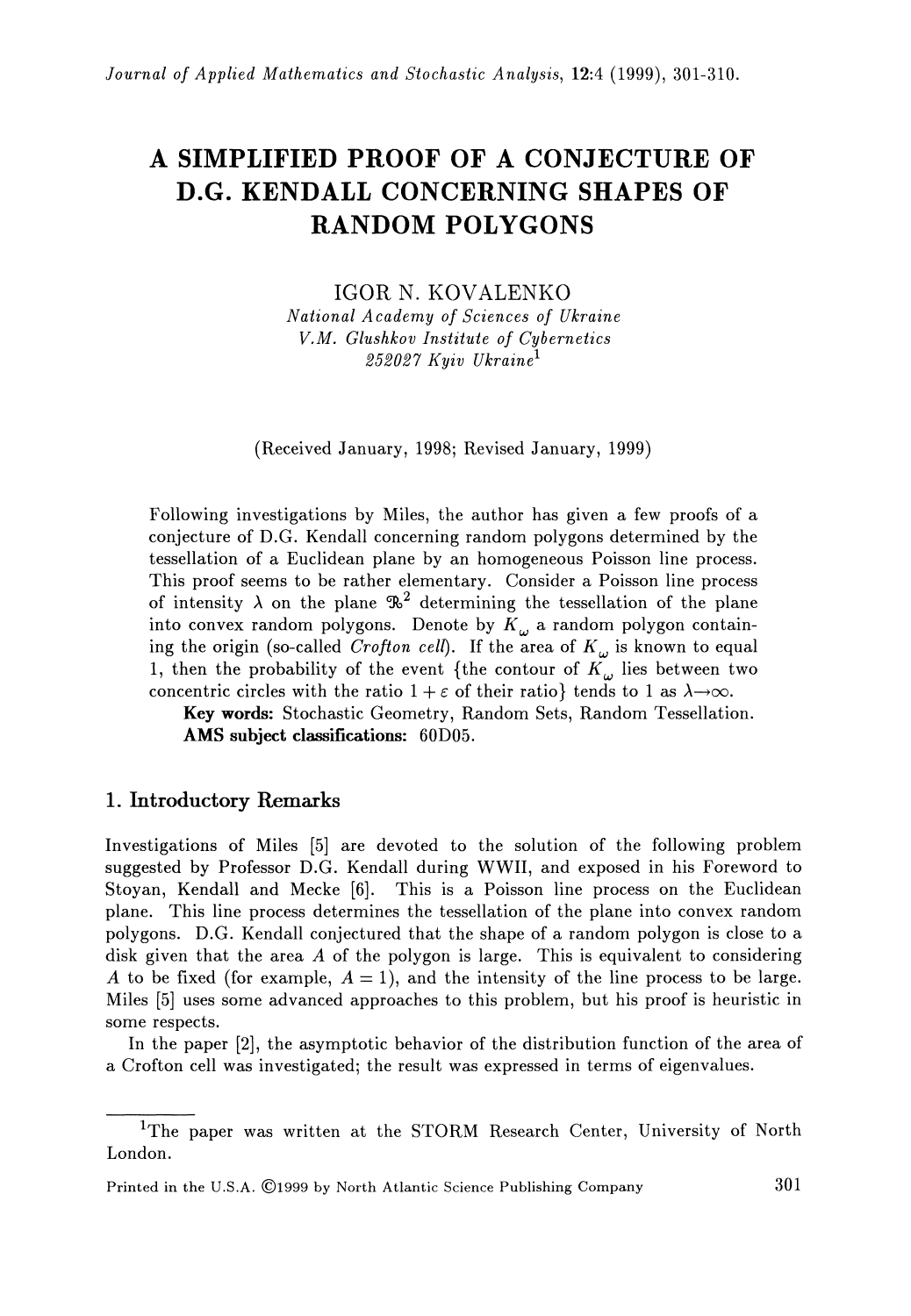The author has given a few proofs of the conjecture of D.G. Kendall. All these proofs have some common ideas:

- (i) A well-known inequality of Bonnesen [1] is used to majorate the probability of having a Crofton cell significantly deviated from a disk, by the probability of that the perimeter of such a Crofton cell is at least multiple  $(1 + \delta)$  of that of a disk of the same area.
- (ii) Let  $\mathfrak K$  be a set of possible realizations of a random polygon  $K_\omega$ . A mapping  $\mathcal{K} \rightarrow \mathcal{L}$  is defined such that the image of  $\mathcal{K}$  belongs to a set  $\mathcal{L}$  of a rather simple structure. This enables us to derive a bound for the probability  $P\{K_{\omega}\in\mathfrak{K}\}.$

It was conceived that a reasonable mapping should be adjusted to the following measure of eccentricity of a polygon  $K$ : if a polygon  $K$  can be captured in a rectangle no smaller than  $h \times H$  where h is the width of K, then such a measure can be defined as  $H/h$   $(H > h)$ .

In Kovalenko [3] it was suggested to map  $K_{\omega}$  to the maximal inscribed lattice polygon, with the lattice cell size dependent on  $m:2^m \n\t\le H/h < 2^{m+1}$ ; moreover, the directions of the reference system axes were dependent on the  $h \times H$  rectangle. In an unpublished paper, we simplified the approach, considering a square lattice with a given orientation, though the size of a lattice cell was chosen as  $O(1/m)$  for an m such that  $m^2 \leq H/h < (m+1)^2$ . Moreover, an inscribed lattice segment, a "needle", turned out to be sufficient for a proper bound rather than the maximal inscribed lattice polygon. In Kovalenko [4] the idea of approximating a random polygon by an inscribed polygon, with a bounded number of vertices included to the set of vertices of the former polygon, was proposed. In this paper, this idea is also used, but the approach is simplified to the extent such that the proof of the conjecture of D.G. Kendall can be regarded as a rather elementary proof.

#### 2. Main Results

Let  $\omega = \{(p_n, \varphi_n)\}\$ be a two-dimensional Poisson point process with planar intensity  $\lambda/\pi$  in the half-band  $\mathcal{R}_+ \times (0,2\pi)$ . For each point  $(p_n,\varphi_n)$  of this point process, draw a line  $l_n$  with polar coordinates  $(p_n, \varphi_n)$ . [This means that  $(p_n, \varphi_n)$  is the point of  $l_n$  closest to the origin.] We will also use the term "line  $(p_n, \varphi_n)$ ". The set of lines  ${l_n}$  is a *Poissonian line process* with intensity  $\lambda$ . This process determines the tessellation of the plane  $\mathbb{R}^2$  into convex random polygons. A random polygon containing the origin is called a *Crofton cell*; it will be denoted by  $K_{\omega}$ . It is defined uniquely almost surely.

Let  $A(K)$  be the area of a polygon K and  $r(K)$  be the minimal positive value  $\rho$ such that the contour of K can be enclosed between two concentric circles with the ratio  $1 + \rho$  of their radii. The function  $r(K)$  can be considered as a measure of "noncircularity" of the polygon  $K$ . Our objective is to prove the following statement:

**Theorem 1:** Given an  $\epsilon > 0$ , the following relation holds true:

$$
P\{r(K_{\omega}) > \varepsilon \mid A < A(K_{\omega}) < A(1+h)\} \to 0 \text{ as } \lambda \sqrt{A} \to \infty
$$
 (1)

uniformly in h varying in a sufficiently small interval  $(0, h_0)$ .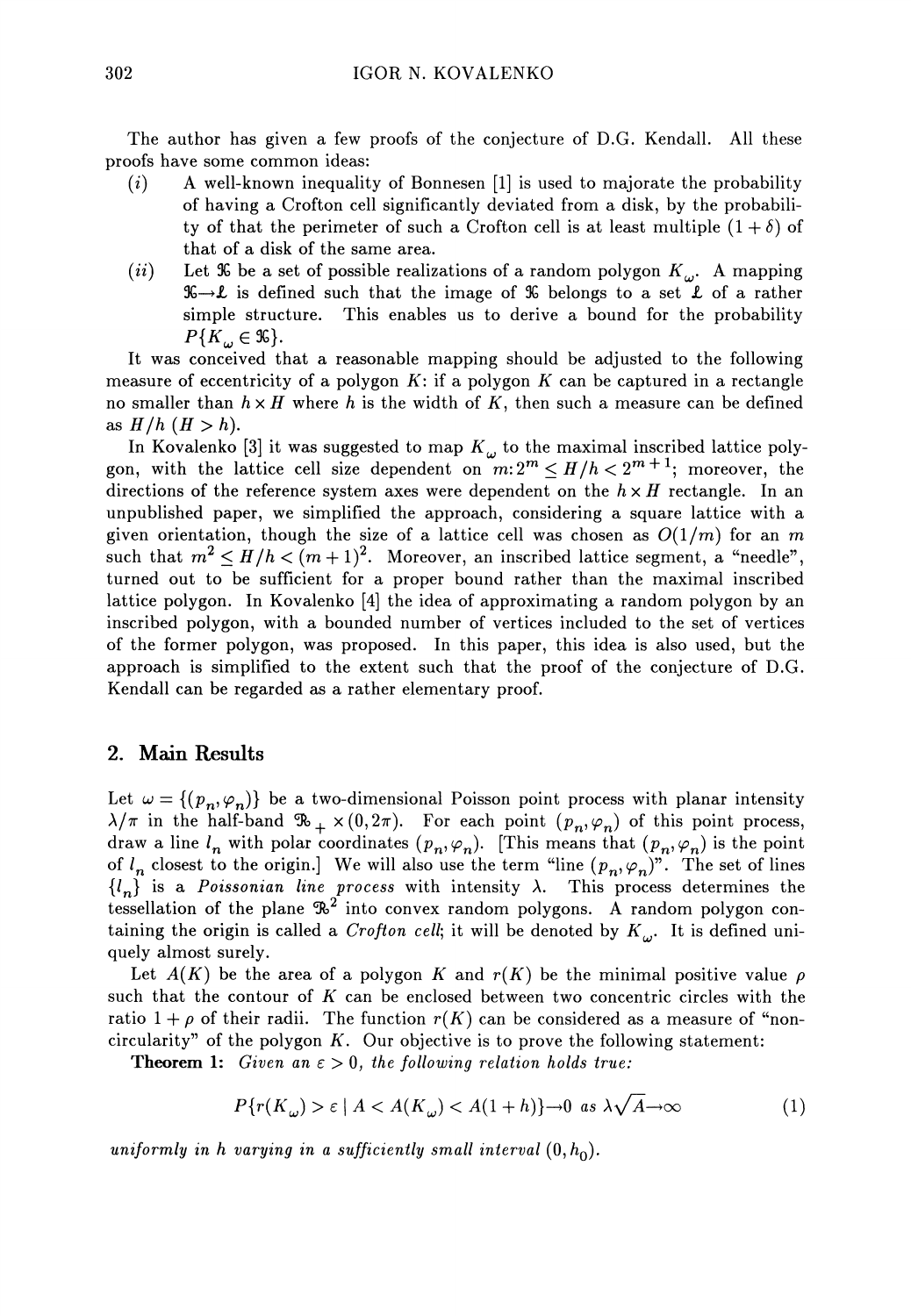**Note:** Let  $\{(p_n, \varphi_n)\}\)$  be a Poissonian line process of intensity  $\lambda$ . Then  $\{(cp_n, \varphi_n)\}$ is a process of the same kind, with intensity  $\lambda/c$ , for a positive c. A Crofton cell, as well as other random polygons, are transformed homothetically with dilation factor c. The above implies a dependence of the left-hand side of Equation (1) on  $\varepsilon$  and  $\lambda \sqrt{A}$ only. Without a loss of generality, A can be set to 1. Hence, Theorem <sup>1</sup> evidently follows from the following statements:

**Theorem 2:** Given a value  $\beta > 0$ , the following bound holds true:

$$
P\{1 < A(K_{\omega}) < 1 + h\} > \exp\{-2\lambda(1+\beta)/\sqrt{\pi}\}h
$$
 (2)

where  $h > 0$  is sufficiently small and  $\lambda$  is sufficiently large.

**Theorem 3:** Given an  $\epsilon > 0$ , a value  $\gamma > 0$  can be chosen such that the following bound holds true:

$$
P\{1 < A(K_{\omega}) < 1 + h, \ r(K_{\omega}) > \varepsilon\} < \exp\{-2\lambda(1+\gamma)/\sqrt{\pi}\}h\tag{3}
$$

for sufficiently small  $h > 0$  and sufficiently large  $\lambda$ .

To derive Equation (1) from inequalities (2) and (3), it is sufficient to choose a  $\beta$ with  $0 < \beta < \gamma$  and consider the ratio of inequalities (3) and (2).

### 3. Proof of Theorem 2

Consider a regular N-gon  $K^0$  determined by lines  $(p^0, \varphi_i^0)$  with  $1 \le i \le N$ , satisfying the following conditions:

- (i)  $K^0$  is situated strictly inside the circle  $C(O,(1+\beta)/\sqrt{\pi})$  where  $C(O,R)$ hereinafter denotes the circle of the radius  $R$ , with the center at the origin; and
- $(ii)$   $A(K^0) = 1.$

[The latter is possible for sufficiently large  $N$ .]

One can choose a  $\mu > 0$  such that the property (i) still holds true for a polygon K determined by lines  $(p_i, \varphi_i)$ ,  $1 \leq i \leq N$ , and, moreover, K is an N-gon, as long as  $|p_i-p^0| \leq \mu, \quad |\varphi_i-\varphi_i^0| \leq \mu, \quad 1 \leq i \leq N.$  Denote K as  $K_{x,y}$  where  $x=(p_1,\ldots,p_{N-1};\varphi_1,\ldots,\varphi_N)$  and  $y=p_N$ , and let  $x^0=(p^0,\ldots,p^0;\varphi_1^0,\ldots,\varphi_N^0)$ . From a geometric argument, the area  $A(x,y)$  of the polygon  $K_{x,y}$ geometric argument, the area  $A(x, y)$  of the polygon  $K_{x, y}$  is a continuous function of  $(x, y)$  as long as  $\mu$  is small enough. One can observe that  $A(x^0, p^0 - \mu) < 1$  and  $A(x^{0}, p^{0} + \mu) > 1$ . Due to the continuity of the function  $A(x, y)$  we have  $A(x, p^{0} - \mu)$  $\mu$   $\geq$  1 and  $A(x, p^0 + \mu) > 1 + \sigma$  for  $x \in G$ , a neighborhood of  $x^0$ , and  $\sigma$  being a positive constant. We have:

$$
0 < \partial A(x, y) / \partial y < c_0 \colon = 2(1 + \beta) / \sqrt{\pi} \tag{4}
$$

as  $x \in G$ ,  $|y-y^0| \leq \mu$ , since this derivative is just the length of a side of  $K_{x,y}$ . By a continuity argument, values  $y' = y'(x)$  and  $y'' = y''(x)$  can be chosen such that  $A(x,y') = 1$  and  $A(x,y'') = 1 + h$ , provided that  $x \in G$  and  $h < \sigma$ . The Lagrange Theorem yields the bound  $y''-y' > h/c_0$ , due to inequality (4).

Consider the following event for the point process  $\{(p_n,\varphi_n)\}\$ :

(i) for N points  $(p_1,\varphi_1),..., (p_N,\varphi_N)$  the relations  $X \in G$ ,  $y'(X) < Y < y''(X)$ hold, where random variables  $X$  and  $Y$  are defined as follows: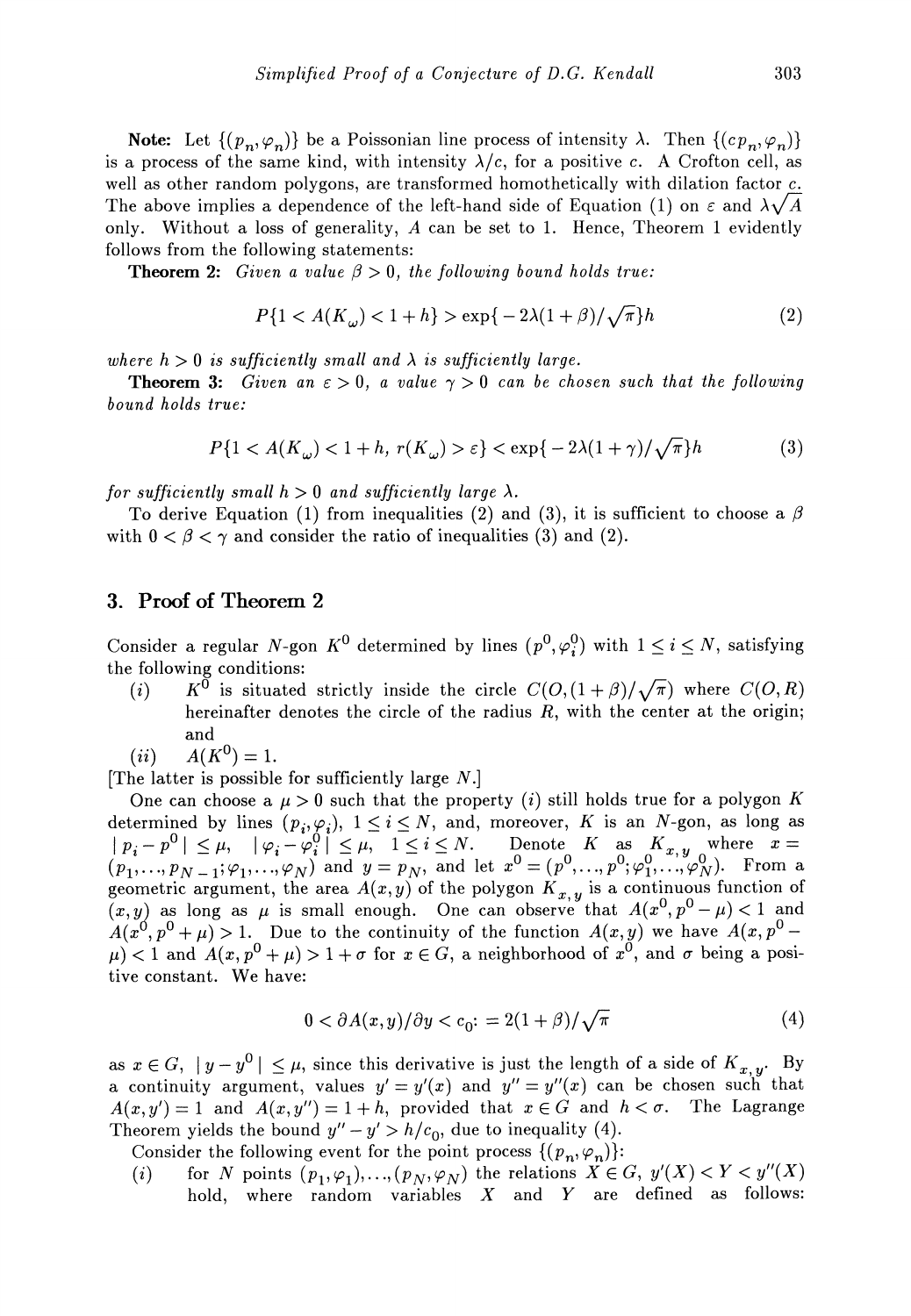$X = (p_1, ..., p_{N-1}; \varphi_1, ..., \varphi_N), Y = p_N$ , and (*ii*)  $p_n > (1 + \beta) / \sqrt{\pi}$  for all the rest *n*.

Evidently, conditions (i) and (ii) imply the bound  $1 < A(K_\omega) < 1 + h$ . The probability of the defined event exceeds the value  $(\lambda/\pi)^N$  | G |  $h \times e^{-2\lambda(1+\beta)/\sqrt{\pi}}/c_0$ which, in its turn, exceeds the value  $e^{-2\lambda(1+\beta)/\sqrt{\pi}}h$  for sufficiently large  $\lambda$ , where

$$
|G| = \int \cdot_G \int dp_1 \dots dp_{N-1} d\varphi_1 \dots d\varphi_N.
$$

# 4. Some Constructions with Convex Polygons

Instead of the event  $\{1 < A(K_\omega) < 1 + h\}$ , we consider first the event  $\{1 < A(K_\omega) <$ 2} in our upper bounds. Thus it is convenient to consider <sup>a</sup> class % of (nonrandom) convex polygons  $K$  such that:

- $(i)$   $O \in K$ ;
- $(ii)$   $1 < A(K) < 2;$
- (*iii*)  $r(K) > \varepsilon$ , where  $\varepsilon$  is a fixed positive number.

Let  $h(K)$  be the width of a convex polygon K. [Due to a common definition, the width means the minimal distance between two parallel lines surrounding  $K$ . Also let  $H(K)$  be the minimal value H for which the K can be contained in an  $h(K)$  by H rectangle. Evidently,  $h(K) \le H(K)$ . Also denote the perimeter of a polygon K by  $S(K)$ , and introduce classes  $\overline{\mathfrak{K}}_m = \mathfrak{K} \cap \{K : m^2 \leq H(K)/h(K) < (m+1)^2\}.$ 

Then

$$
q = \sum_{m \geq 1} q_m \tag{5}
$$

where

$$
q=P\{K_{\omega}\in \mathfrak{X}\},\ q_{m}=P\{K_{\omega}\in \mathfrak{X}_{m}\}.\tag{6}
$$

**Lemma 1:** Every polygon  $K \in \mathcal{K}_m$  is situated inside the disk  $C(O, 8m)$ . Moreover,  $2m < S(K) < 16m$ .

**Proof:** Let K be a polygon,  $K \in \mathcal{K}_m$ . Denote, for simplicity,  $A(K) = A$ ,  $H(K) =$  $H, h(K) = h, S(K) = S.$  Evidently,  $1 < A < Hh.$  Hence,  $1 < (H/m^2)H = H^2/m^2;$  $H>m$ ; thus  $S>2m$ .

By our assumption, K can be inscribed in an  $h \times H$  rectangle and it includes points incident to each side of the rectangle; points  $w_1$  and  $w_2$  belong to h-sides, whereas  $w_3$ and  $w_4$  belong to H-sides; moreover, the segment  $[w_3, w_4]$  can be assumed being parallel to *h*-sides. The triangles  $w_1$   $w_3$   $w_4$ , and  $w_2$   $w_3$   $w_4$  are contained by K. They have the common base  $[w_3, w_4]$  and altitudes  $H_1$  and  $H_2$  such that  $H_1 + H_2$ H. Hence,  $2 > A \geq Hh/2 > H^2/(2(m+1)^2)$  and, consequently,  $H < 2(m+1)$ . Since  $O \in K$ , one can observe that K is situated inside the circle of radius  $2H < 4(m +$ 1)  $\leq 8m$ . Hence,  $S \leq 4H < 16m$ .

Lemma 2: The inequality

$$
q_m < 2^{14} (m\lambda)^4 \exp\{-2m\lambda/\pi\} \tag{7}
$$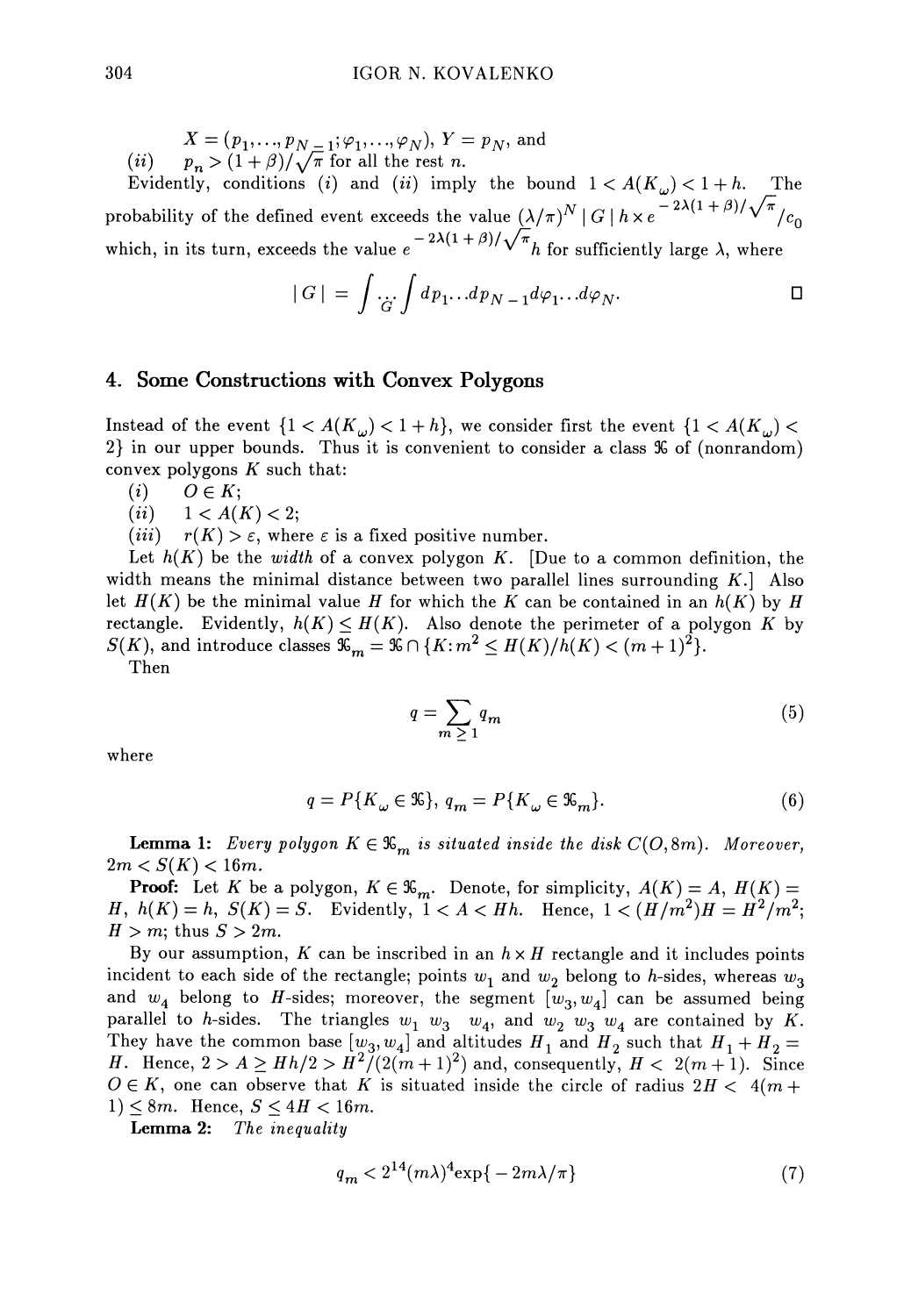holds whenever  $\lambda > 1/4$ .

**Proof:** Set  $h = h(K_{\omega})$ ,  $H = H(K_{\omega})$ . Consider points  $w_1, w_2$  to be included in and adjacent to opposite h-sides of the  $h \times H$  rectangle including  $K_{\omega}$ .

Almost surely, only two events can occur:

- (i)  $[w_1, w_2]$  is a side of  $K_\omega$ ; and
- (*ii*) it is a diagonal of  $K_{\omega}$ .

In case (i), the following event certainly occurs. Three random lines  $(p_k, \varphi_k)$ ,  $k = 1,2,3$  exist such that the first line is crossed by the other two inside the circle  $C(0, 8m)$ ; moreover, the segment between the two crossings is longer than m and it is not crossed by an extra random line. The probability of the event  $(i)$  is less than the value

$$
(1/2)(2\lambda \times 8m)^3 e^{-2m\lambda/\pi} = 2^{11}(m\lambda)^3 e^{-2m\lambda/\pi}.
$$
 (8)

In case  $(ii)$  four random lines must exist such that no extra random line crosses the segment between the intersections of the first and second lines and the third and fourth lines. The conditions on the location of the four random lines and the distance between the two intersections are the same as in case  $(i)$ . As the result, we have the bound

$$
(3/4!)(2\lambda \times 8m)^4 e^{-2m\lambda/\pi} = 2^{13}(m\lambda)^4 e^{-2m\lambda/\pi}
$$
 (9)

for the case  $(ii)$ . The sum of bounds  $(8)$  and  $(9)$  yields bound  $(7)$ .

# 5. Two Geometric Lemmas

**Lemma 3:** Given  $\epsilon > 0$ , a value  $\delta > 0$  can be chosen such that the inequalities  $A(K) > 1$  and  $r(K) > \varepsilon$  for any closed convex figure K imply the bound

$$
S(K) > 2\sqrt{\pi}(1+\delta). \tag{10}
$$

**Proof:** Let  $A, S, R$ , and r denote the area, perimeter, and outer and inner radii of a convex figure K, respectively. Recall the well-known inequality of Bonnesen  $[1]$ :

$$
S^2 - 4\pi A \ge \pi^2 (R - r)^2. \tag{11}
$$

Inequality (11) implies that if inequality (10) is not satisfied, then  $R-r < \sqrt{\delta'/\pi}$ where  $\delta' = 2\delta + \delta^2$ . Assume that  $\delta' < 1/16$ . By the definition of outer and inner radii,  $C_r \subset K \subset C_R$ , where  $C_r$ ,  $C_R$  are disks of the radii r, R respectively. A disk  $C_{\rho}$  of radius  $\rho = 2r - R$  can be formed such that  $C_{\rho} \subset C_r$ ,  $C_{\rho}$  is concentric to  $C_R$ . [Since  $R > 1\sqrt{\pi}$ , we have  $2r - R = R - 2(R-r) > (1 - r\sqrt{\delta'})/\sqrt{\pi} > 0.$ ] Furthermore:

$$
R/\rho < R/(R - 4\sqrt{\delta'/\pi}) < 1/(1 - 4\sqrt{\delta'}) \colon = 1 + \varepsilon. \tag{12}
$$

Therefore,  $r(K) \leq \varepsilon$ . Considering the logically opposite events, one observes that  ${A(K) > 1, r(K) > \varepsilon} \Rightarrow {S(K) > 2\sqrt{\pi}(1 + \delta)},$  where  $\varepsilon$  and  $\delta$  are related according to Ω the Equation (12).

Ω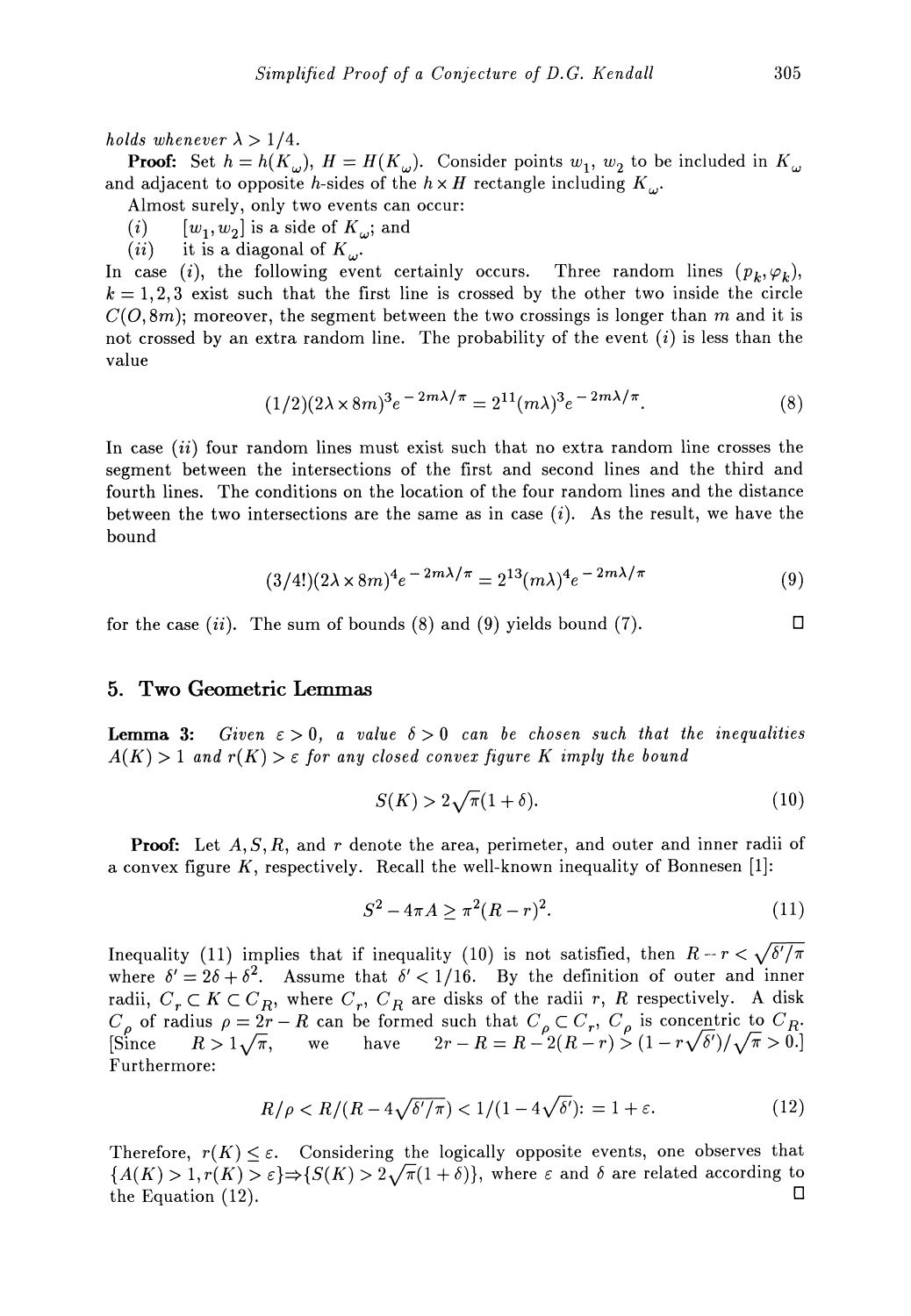**Lemma 4:** Given  $\gamma' > 0$ , a number  $\nu$  can be chosen such that the following property holds. For an arbitrary convex polygon K, another convex polygon L exists such that:

 $(i)$  L is at most  $\nu$ -gon;

(*ii*) each vertex of  $L$  is a vertex of  $K$ ;

and

(*iii*)  $S(L) > (1 - \gamma')S(K)$ .

**Proof:** Denote vertices of K by  $(p'_i, \varphi'_i)$ , where  $1 \leq i \leq N$ ,  $0 < \varphi'_1 < \ldots < \varphi'_N < 2\pi$ . Set  $i(k) = \arg \max\{p'_i \cos (\varphi'_i - 2\pi k/\nu) \}, 0 < k < \nu - 1$ , where  $\nu \geq 3$ , and define L as the convex hull of points  $(p'_{i(k)}, \varphi'_{i(k)})$ .

Evidently, L is at most  $\nu$ -gon. It can be observed that  $K\backslash L$  is a union of convex polygons  $D_j$  possessing the following properties:

- (i) The contour of each  $D_i$  consists of side  $S_i$  of polygon L, and some sides  $S_{il}$ of the polygon  $K$ ;
- (ii)  $D_i$  is captured in a triangle  $\nu_1 \nu_2 \nu_3$ , say, where  $[\nu_1 \nu_2] = S_i$  and the angle opposite to it equals  $\pi-2\pi/\nu$ .

It can be easily shown that

$$
|S_j| \geq (|\nu_1 \nu_3| + |\nu_2 \nu_3|) \cos(\pi/\nu) \geq \sum_l |S_{jl}| \cos(\pi/\nu).
$$
  
the above inequalities in *j*, we arrive at the inequality

Summing up the above inequalities in  $j$ , we arrive at the inequality

$$
S(L) \geq S(K)\cos(\pi/\nu).
$$

Therefore, the lemma statement holds true given that number  $\nu$  satisfies the inequality  $\cos(\pi/\nu) > 1 - \gamma'$ . П

## 6. A Bound for  $q_1$

Assume that  $K \in \mathcal{K}_1$ . By Lemmas 3 and 4,

$$
S(L) > S(K)(1 - \gamma') > 2\sqrt{\pi}(1 + \delta)(1 - \gamma').
$$

The number j of sides of K adjacent to vertices of L is at most  $2\nu$ . Given these j lines, the polygon L can be chosen in at most  $2^{j+1}$  ways. [Indeed, two events can occur:

 $(i)$  none of these lines contains a side of L,

 $(ii)$  there are some.

In case  $(i)$ , there are two ways of coupling the lines to obtain vertices of  $L$ . In case  $(ii)$ , it is sufficient to choose a non-empty subset of lines: as those containing the sides of L. There are  $2+(2^{j}-1) < 2^{j+1}$  ways altogether]. If L is chosen, then the probability of no crossing of L by an extra random line equals  $e^{-\lambda S(L)/\pi}$ . Finally, by Lemma 1,  $p_i < 8$  for all j random lines. As a result, a bound can be obtained as follows:

$$
q_1 < 2\sum_{j=3}^{2\nu} \frac{(32\lambda)^j}{j!} \exp\{-2\lambda(1+\delta)(1-\gamma')/\sqrt{\pi}\}.
$$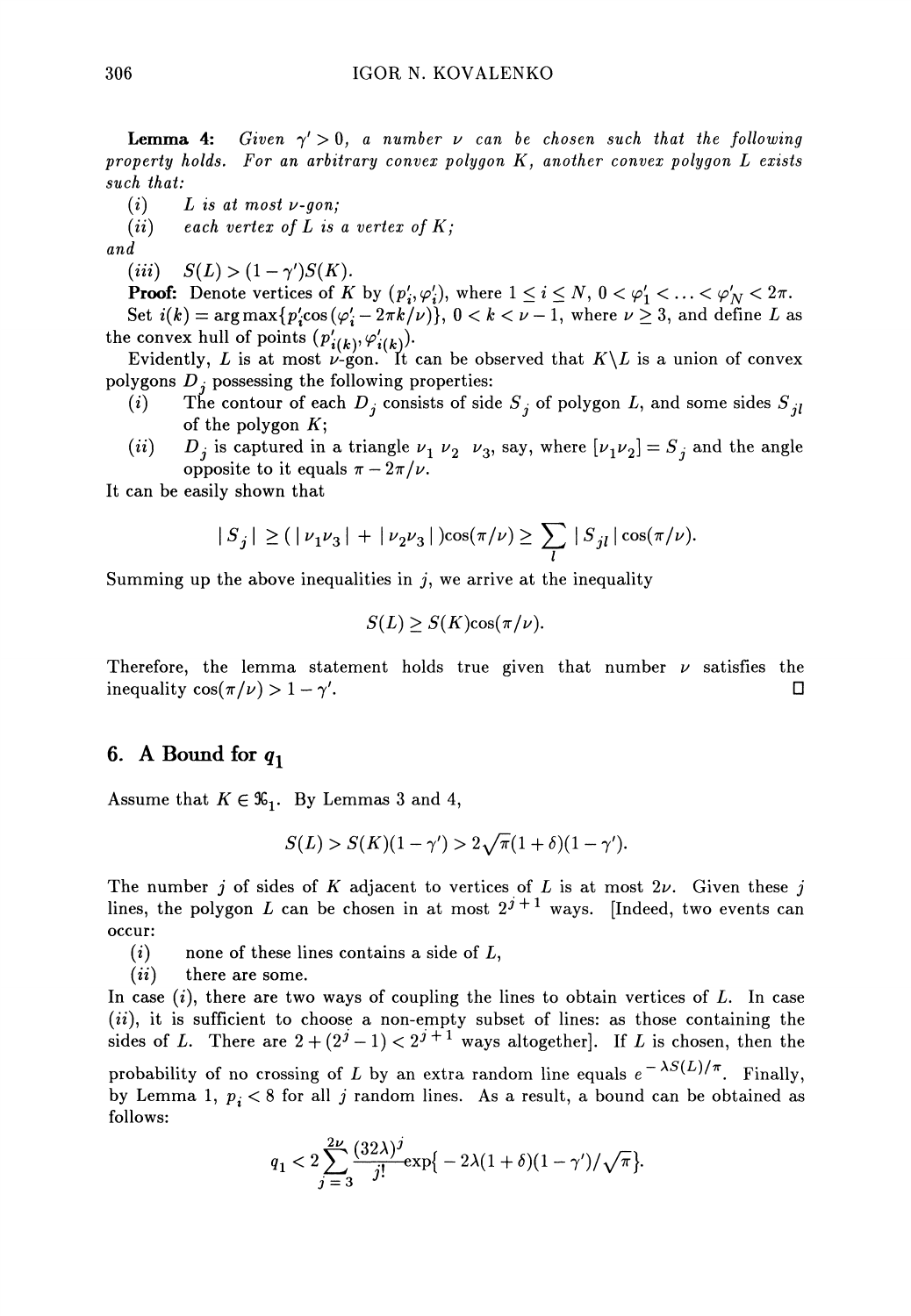Choose  $\gamma' = 8\delta/17$ , where  $\delta < 1/16$ . Then the bound

$$
q_1 < e^{-\left(2+\delta\right)\lambda/\sqrt{\pi}}\tag{13}
$$

takes place for sufficiently large  $\lambda$ .

# 7. Proof of Theorem 3

It is sufficient to pass from integral to local bounds.

We have

$$
q_m = \sum_{n \ge 3} q_{mn} \tag{14}
$$

where  $q_{mn}$  is the contribution of *n*-gons to  $q_m$ . In turn,

$$
q_{mn} = \int_{R} \dots \int e^{-S\lambda/\pi} \prod_{i=1}^{n} (\lambda/\pi) dp_i d\varphi_i
$$
 (15)

where S is the perimeter and the domain  $R = R_{mn}$  is defined by the condition that the lines  $(p_i, \varphi_i)$  form a convex *n*-gon  $K \in \mathcal{K}_m$ . It is convenient to introduce a scale parameter  $x = p_1$  and a "shape parameter"  $z = (p_2/p_1, ..., p_n/p_1; \varphi_1, ..., \varphi_n)$ . Denote by  $S(z, x)$  the perimeter of the n-gon coded as  $(z, x)$  and by  $a(z, x)$  the positive square root of its area. Equation (15) implies the formula

$$
q_{mn} = \int\limits_{U} f(z)dz \int\limits_{\xi < x < \xi\sqrt{2}} x^{n-1} \exp\{-\lambda S(z, x) / \pi\} dx,\tag{16}
$$

where  $f(z)dz$  is an elementary probability,  $\xi = \xi(z)$  is the root of the equation  $a(z, \xi) = 1$ , and U is a  $2n - 1$ -dimensional domain.

Evidently, the following similarity conditions hold true:

$$
a(z,x) = x/\xi \tag{17}
$$

and

$$
S(z,x) = sx/\xi \tag{18}
$$

with  $s = S(z, \xi)$ .

The right-hand side of Equation (16) is related to the event  $\{1 < A(K_{\omega}) < 2\}$ . As for event  $\{1 < A(K_\omega) < 1 + h\}$ , we have a similar integral with x varying in the interval  $\xi < x < \xi \sqrt{1+h} < \xi(1+h/2)$  instead of  $\xi < x < \xi \sqrt{2}$ ; see Equation (17). We have

$$
\int_{\xi}^{\xi + \xi h/2} x^{n-1} e^{-\lambda s x/(\xi \pi)} dx = (\xi h/2) \eta^{n-1} e^{-\lambda s \eta/(\xi \pi)}
$$

$$
\leq (h/(2\pi)) \lambda s \int_{\xi}^{\xi \sqrt{2}} x^{n-1} e^{-\lambda s x/(\xi \pi)} dx / (1 - e^{-\lambda s (\sqrt{2} - 1 - h/2)/\pi}). \tag{19}
$$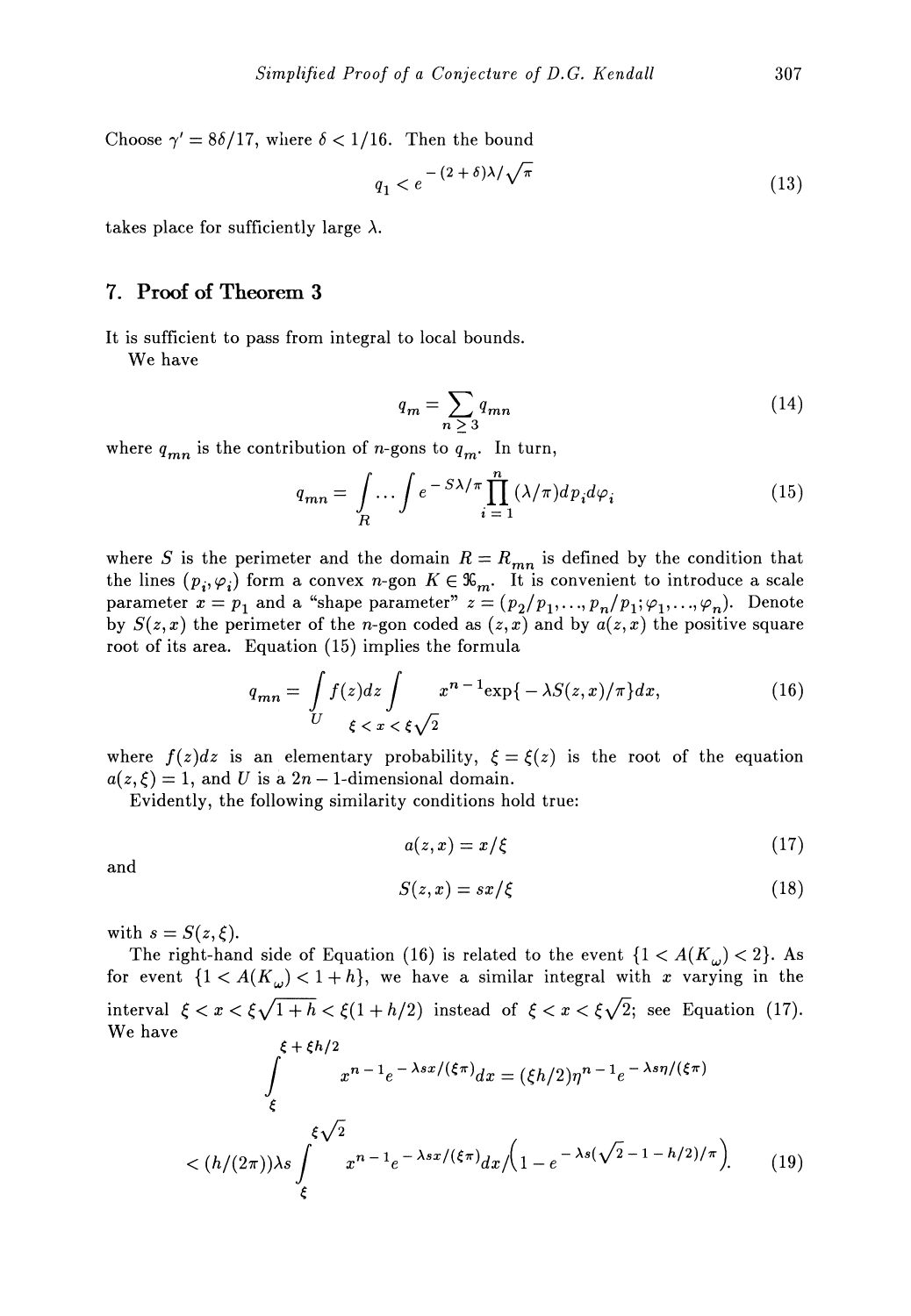By Lemma 1,  $2m < s < 16m$ ; hence inequality (19) implies the bound

$$
\int_{\xi}^{\xi + \xi h/2} x^{n-1} e^{-\lambda s x/(\xi \pi)} < (8/\pi) h\lambda m \int_{\xi}^{\xi \sqrt{2}} x^{n-1} e^{-\lambda s x/(\xi \pi)} dx (1 + o(1)). \tag{20}
$$

Integrating both sides of Equation (20) in z, with a weight function  $f(z)$  and summing up over  $n > 3$  one obtains the bound

$$
P\{K_{\omega} \in \mathfrak{K}_{m}, 1 < A(K_{1}) < 1 + h\} < (8/\pi)h\lambda m q_{m}(1 + o(1)).
$$
\n(21)

From Lemma <sup>2</sup> and bound in Equation (13), we obtain the bound

$$
P\{K_{\omega}\in\mathfrak{K},1< A(K_{\omega})<1+h\}
$$

$$
\langle (8/\pi)h\lambda(e^{-(2+\delta)\lambda/\sqrt{\pi}}+2^{14}\lambda^4\sum_{m=2}^{\infty}m^5e^{-2\lambda m/\pi})(1+o(1))
$$

for sufficiently small h and large  $\lambda$ . Having chosen a value  $\gamma > 0$ , such that the inequality  $\gamma < (\delta/2) \wedge ((2/\sqrt{\pi})-1)$  is satisfied, one yields the statement of Theorem 3. О

#### 8. Densities for a Finite  $\lambda$

The derived Equation (1) expresses the essence of the conjecture of D.G. Kendall. Nevertheless, it would be also desirable to get a corresponding equation for densities:

$$
P\{r(K_{\omega}) > \varepsilon \mid A(K_{\omega}) = A\} \to 0 \text{ as } \lambda \sqrt{A} \to \infty. \tag{22}
$$

Evidently, the existence of densities

$$
\lim(1/Ah)P\{A < A(K_{\omega}) < A(1+h)\} \text{ as } h \to 0 \tag{23}
$$

and

$$
\lim(1/Ah)P\{r(K_\omega) > \varepsilon, A < A(K_\omega) < A(1+h)\} \text{ as } h \to 0 \tag{24}
$$

would be sufficient for deriving Equation (22) from Theorem 1, as Equation (1) means the existence of the double limit of the considered ratio as  $h\rightarrow 0$  and  $\lambda\sqrt{A}\rightarrow\infty$ . As limits (23) and (24) are assumed to exist, one may set  $h\rightarrow 0$  and then  $\lambda\sqrt{A}\rightarrow\infty$ ; as the result, one obtains Equation (22).

To avoid trivial cumbersomeness, we will investigate the existence of the limit

$$
\lim(1/h)P\{(\text{shape of } K_{\omega}) \in L, 1 < a(K_{\omega}) < 1 + h\} \text{ as } h \to 0 \tag{25}
$$

for every  $\lambda > 0$  assuming that  $L = \sum_{m \geq 1} \sum_{n \geq 3} L_{mn}$ , where each  $L_{mn}$  is an arbitrary Borel set of shapes  $z = (z_1, ..., z_{n-1}; \varphi_1, ..., \varphi_n)$  relating to the n-gons with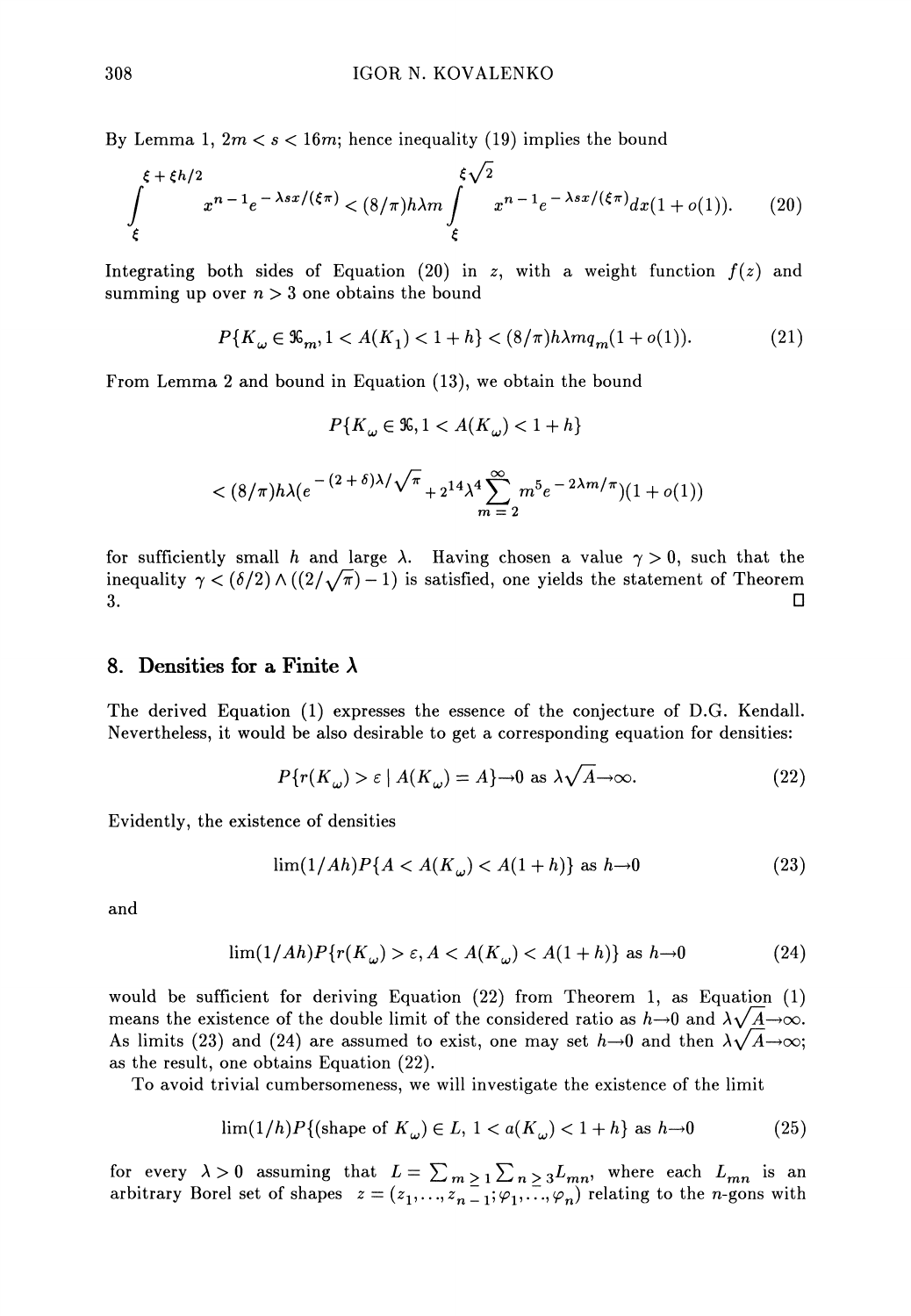$m^2 \le H(K)/h(K) < (m+1)^2$ ;  $a(K) = A^{1/2}(K)$ .

To prove the existence of the conditional probability  $P\{r(K_{\omega})>\varepsilon \mid a(K_{\omega})=1\}$ , it is sufficient to choose two versions of  $L_{mn}$ :

- (i) {K is an n-gon:  $r(K) > \varepsilon$ ;  $m^2 \leq H(K)/h(K) < (m+1)^2$ } and
- (*ii*) {K is an n-gon:  $m^2 \leq H(K)/h(K) < (m+1)^2$ }.

The transition from the condition  $\{a(K_{\omega})=1\}$  to the condition  $\{a(K_{\omega})=a\}$  is trivial, due to the similarity property mentioned just after the formulation of Theorem 1. Finally, the transformation  $A(K_\omega) = a^2(K_\omega)$  yields the existence of corresponding densities for  $A(K_\omega)$ .

Therefore, it would be sufficient to establish the existence of limit (25). Consider  $\lambda$  as a positive constant. Analogously to Equation (15), we arrive at relation

$$
\Delta_{mn}(h) := (1/h)P\{(\text{shape of } K_{\omega}) \in L_{mn}, 1 < a(K_{\omega}) < 1 + h\}
$$

$$
= \int \dots \int (\lambda s(z)/\pi)^n dz \int_1^1 \frac{1}{h} x^{n-1} e^{-\lambda s(z)x/\pi} dx. \tag{26}
$$

Similar to Equation (19), taking also into account that  $2\sqrt{\pi} < s < 16m$ , we obtain

$$
\frac{1}{h} \int_{1}^{1+h} x^{n-1} e^{-\lambda sx/\pi} dx
$$
  

$$
< cm \int_{1}^{\sqrt{2}} x^{n-1} e^{-\lambda sx/\pi} dx,
$$
 (27)

for a constant  $c$ , and, as the limit, the inequality

$$
e^{-\lambda s/\pi} < cm \int\limits_{1}^{\sqrt{2}} x^{n-1} e^{-\lambda s x/\pi} dx. \tag{28}
$$

Integrating inequalities (27) and (28) with weight function  $(\lambda s(z)/\pi)^n$  over the region  $L_{mn}$ , we have

$$
\Delta_{mn}(h) < c m q_{mn} \tag{29}
$$

and

where

$$
\Delta_{mn}(0) < c m q_{mn} \tag{30}
$$

$$
\Delta_{mn}(0) := \int \dots \int (\lambda s(z)/\pi)^n e^{-\lambda s(z)/\pi} dz.
$$

Hence, due to bound (7),

the series  $\Delta(h) = \sum_{m,n} \Delta_{mn}(h)$  is uniformly convergent in the interval  $(i)$  $0 < h < h_{0}$  for positive  $h_{0}$ ,